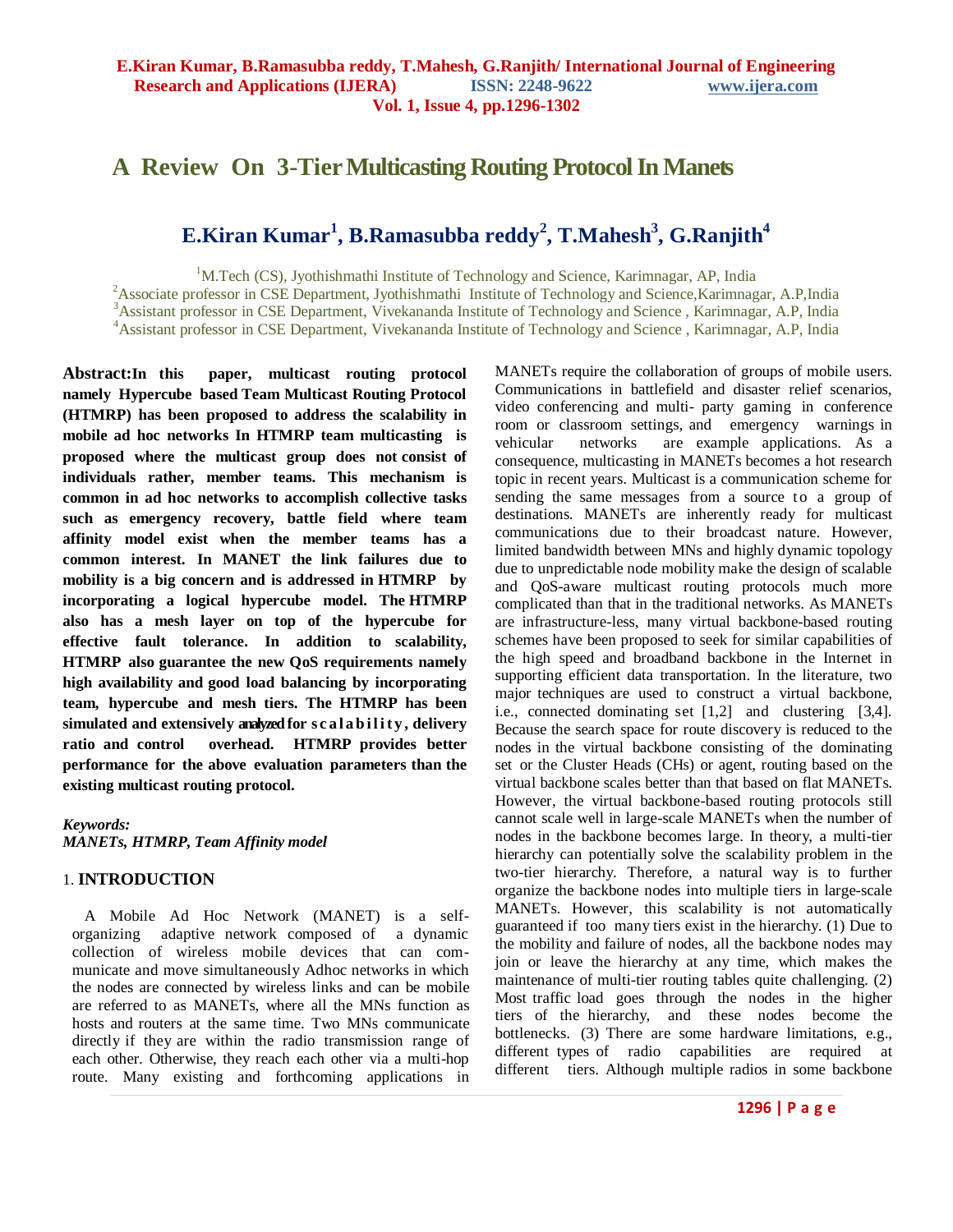nodes are common practice in military applications, they may not be practical in many commercial applications if too many tiers of radios are required. Due to these reasons, one generally uses a backbone with only a few tiers (say, two) [30]. In order to solve the scalability problem in large- scale MANETs, researchers have developed many locationbased routing protocols. Recent surveys on these protocols can be found in [5,6]. In location-based routing, each node determines its own location through the use of Global Positioning System (GPS) or some other type of positioning service. A location service is used by the sender of a packet to determine the location of the destination and to include it in the header of the packet. The routing decision at each forwarding node, is then based on the locations of the forwarding node's neighbors and the destination node. In this way, the location-based routing need not to maintain routing tables. Therefore, location-based routing can scale quite well in large-scale MANETs. Basically, multicasting reduces the communication cost for the application that sends the same data to multiple destinations. In MANET, several tree based and mesh based multicast routing protocols have been proposed in the literature. Tree based multicast routing protocols construct a tree that connects all the members into the tree and provide single path between source and destination. Multicast ad hoc on demand distance vector routing protocol (MAODV) [7] and ad hoc multicast routing protocol are tree based protocols. On the other hand, mesh based protocols constructs a mesh structure between source and destination connecting each other. Because of mesh structure, the link failures can be quickly addressed by the redundant paths at the cost of excessive overhead. On-demand multicast routing protocol (ODMRP) [11] is mesh based protocol. Existing multicast protocols[7,8,9,10,11] mainly addresses the multicast sessions with small group size and they do not scale well for large multicast sessions. Managing large multicast session in MANET is difficult because of the mobility of the members. Moreover, the existing multicast routing protocols do not exploit team affinity model [12, 13] where the members have collaborative mobility pattern and common interest. Hence in this paper, a Hypercube based Team Multicast Routing Protocol (HTMRP) for MANETs is proposed. HTMRP address the team affinity model and scalability for large multicast group through team multicast [15] and hypercube architecture [14] respectively. The proposed model is derived from n-dimensional hyper cubes, which have many desirable properties, such as high fault tolerance, small diameter, regularity, and symmetry. Due to these properties, the proposed model meets the new QoS requirements of high availability and good load balancing. This model uses the mobility prediction and location based

clustering technique in [4] to form stable clusters, which elects an MN as a CH when it satisfies the following criteria: (1) it has the highest probability, in comparison to other MNs within the same cluster, to stay for longer time within the cluster; (2) it has the minimum distance from the center of the cluster. Based on this technique, this model further abstracts a flat structure into three tiers: the mobile node tier, the hypercube tier, and the mesh tier, where each CH elected by their clustering algorithm can be simply mapped to a hypercube node at the hypercube tier.

## **2. RELATED WORK**

#### **2.1. Preliminaries of Hypercubes**

An n-dimensional hypercube has  $2<sup>n</sup>$  nodes. Each node is labeled by a bit string k1 …..k<sub>n</sub> (k<sub>i</sub> {0, 1},  $1 \le i \le n$ ). Two nodes are connected by a link if and only if their labels differ by exactly one bit. The Hamming distance between two nodes u and v, denoted by H(u, v), is the number of bits in which u and v differ. An n-dimensional hypercube has many desirable properties: (1) High fault tolerance: The hypercube offers n node disjoint paths between each pair of nodes, therefore it can sustain up to  $n - 1$  node failures; (2) Small diameter: The diameter of the hypercube is defined as the maximal Hamming distance between any pair of nodes in the hypercube, which is n; (3) Regularity: The hypercube has a very regular structure, in which every node plays exactly the same role, balancing; (4) Symmetry: The hypercube is symmetrical in graph terminology. In particular, any  $(k+1)$ -dimensional sub cube in the hypercube consists of two k-dimensional sub cubes for all  $1 \leq k < n$ , each of which is also symmetrical The hypercube is used to be a very hot research topic. It is originally proposed as an efficient interconnection network topology for Massively Parallel Processors (MPPs). In recent years, much research has been done to apply the hypercube to other network environments, such as multicast communications in the Internet [17,18], hypercube-like prefix routing in P2P networks [19, 20], and hypercube based overlay formation for P2P computing [21]. In [15], the authors propose the incomplete hypercube, which may contain any number of nodes. We generalize the incomplete hypercube by allowing any number of nodes/links to be absent due to many reasons such as mobility, transmission range, and failure of nodes.

#### 2.2. Location-based Multicast Routing

Traditional unicast routing protocols designed for flat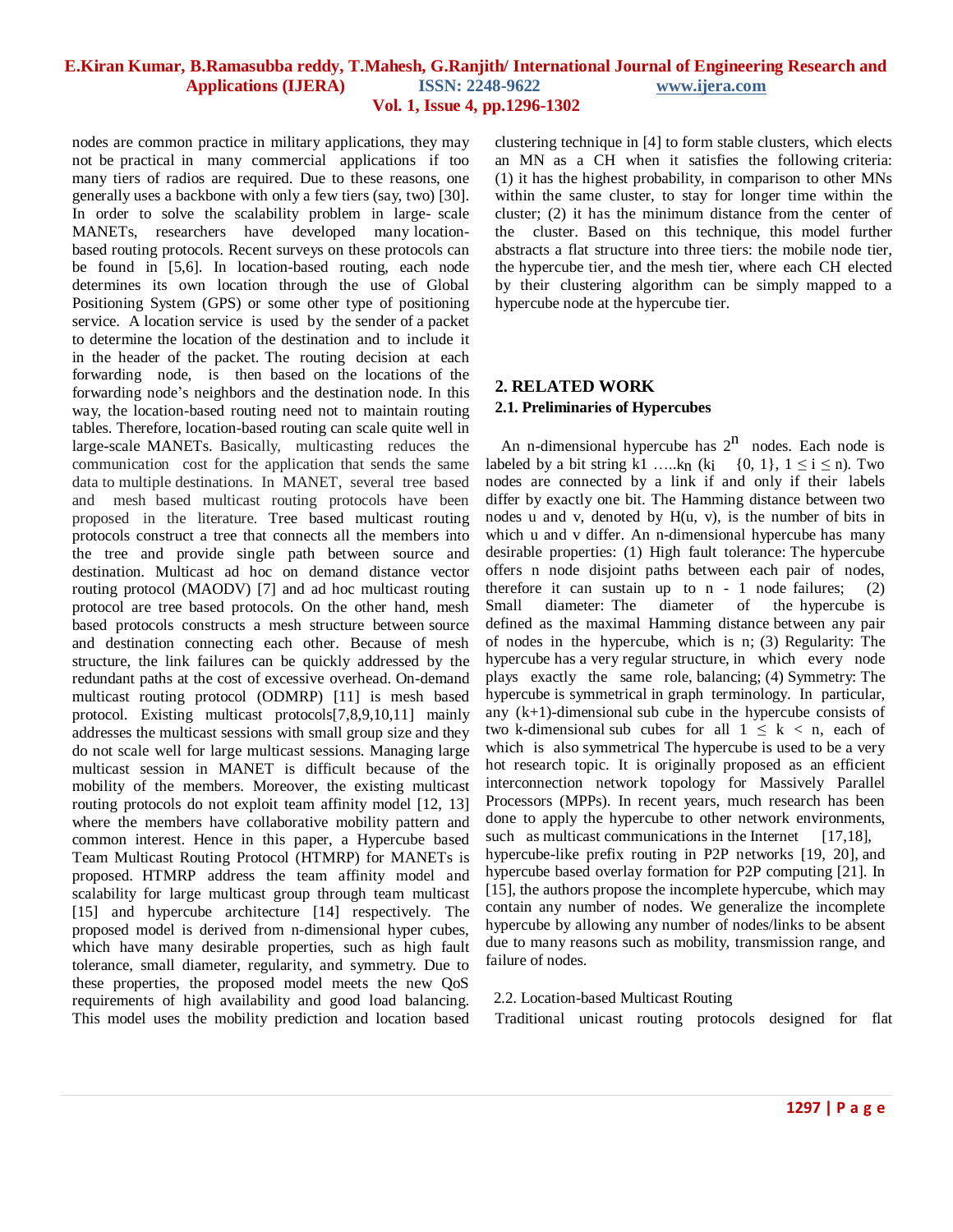MANETs and hierarchical extensions, cannot scale well in large-scale MANETs. Similarly, traditional multicast routing protocols, e.g., flooding-based, tree-based, and mesh based, cannot scale well in large-scale MANETs either In recent years, location-based unicast routing has attracted much attention because it scales quite well in large scale MANETs. Accordingly, researchers have proposed to use location information in multicast routing protocols. In the Dynamic Source Multicast (DSM) protocol [22], when a packet is to be multicast, the sender first locally computes a snapshot of the global network topology according to the location and transmission radius information collected from all the nodes in the network. A multicast tree for the addressed multicast group is then computed locally based on the snapshot. The resulting multicast tree is then optimally encoded and is included in the packet header. This protocol improves the scalability because it eliminates the maintenance of the multicast session state in each router, which has to be done in traditional multicast tree or multicast mesh based protocols. However, its scalability is still limited because the location and transmission radius information has to be periodically broadcast from each node to all the other nodes in the network. In [23], the Small Group Multicast (SGM) protocol based on packet encapsulation is proposed. This protocol builds an overlay multicast packet distribution tree on top of the underlying unicast routing protocol. Different from the DSM protocol that computes the multicast tree at each sender, this protocol constructs the tree in a distributed way: each node only constructs its out-going branches to the nextlevel sub trees and forwards the packet to the roots of the sub trees. This process repeats until all the destinations have been reached. This protocol is more scalable than the DSM protocol because the nodes in a group need not to know the global network topology. Instead, they are only aware of each other in terms of the group membership and the location information of the group nodes. However, this protocol does not specify a method for dynamic joins and leaves in terms of location update among the group nodes. Therefore, this protocol is more suitable for the groups in which the group membership is static. In [24], the Position-Based Multicast (PBM) protocol is proposed using only locally available location information about the destination nodes. This protocol provides a solution in order to approximate the optima for two potentially conflicting properties of the multicast distribution tree: (1) the length of the paths to the individual destinations should be minimal, and (2) the total number of hops needed to forward the packet to all the destinations should be as small as possible. If not properly handled, a greedy multicast forwarding may lead to a problem when a packet arrives at a node that does not have any

neighbor providing progress for one or more destinations. This problem is solved in location-based unicast routing, such as using the right hand rule-based recovery strategy in [25]. This protocol extends the strategy to support the packet with multiple destinations. This protocol can deal with group members distributed in large-scale MANETs. However, it cannot scale well in terms of the number of group nodes due to the fact that the location and group membership information is required at each sender of the multicast group. In [26], the Scalable Position-Based Multicast (SPBM) protocol is proposed to extend PBM. SPBM uses a hierarchical aggregation of membership information: the further away a region is from an intermediate node, the higher the level of aggregation should be for this region. This hierarchical scheme improves scalability. However, because all the nodes in the network are involved in the membership update, it still cannot scale well in large-scale MANETs. In this paper, we solve this problem by summarizing the group membership information in a novel way and disseminating this information to only a portion of nodes in the network. Therefore, our scheme can potentially scale well in terms of both the number of groups and the number of group nodes in each group in largescale MANETs.

#### **2.3. QoS-aware Routing Issues**

Generally speaking, QoS is a loosely defined term. There are some metrics affecting QoS, such as delay, bandwidth, packet loss, and energy consumption. QoS-aware routing has been studied extensively in the wired networks such as the Internet. Due to the node mobility and the scarcity of resources such as energy of nodes and bandwidth of wireless links, it is much more difficult to provide QoS guarantee in MANETs than in the Internet. In fact, guaranteeing QoS in such a network may be impossible if the nodes are too mobile[27]. In the literature, there are only a few works tackling this problem in MANETs. In [28], a hard-QoS protocol based on the well-known IntServ model is proposed in MANETs, which searches multiple paths in parallel in order to find the most qualified one. In [30], the authors propose to use location information in QoS routing decisions, and consider connection time (estimated lifetime of a link) as a QoS constraint. In [9], the authors present a protocol for TDMA-based bandwidth reservation for QoS routing in MANETs. It solves the race condition and parallel reservation problems by maintaining three-state information (free/allocated/reserved) at each MN. In [31], a soft-QoS protocol based on the well-known Differentiated Services model is proposed in MANETs. It extends the Dynamic Source Routing (DSR) protocol to embed the QoS constraints in the discovery, maintenance of routes, and the traffic management. In highly dynamic MANETs, soft-QoS protocols may have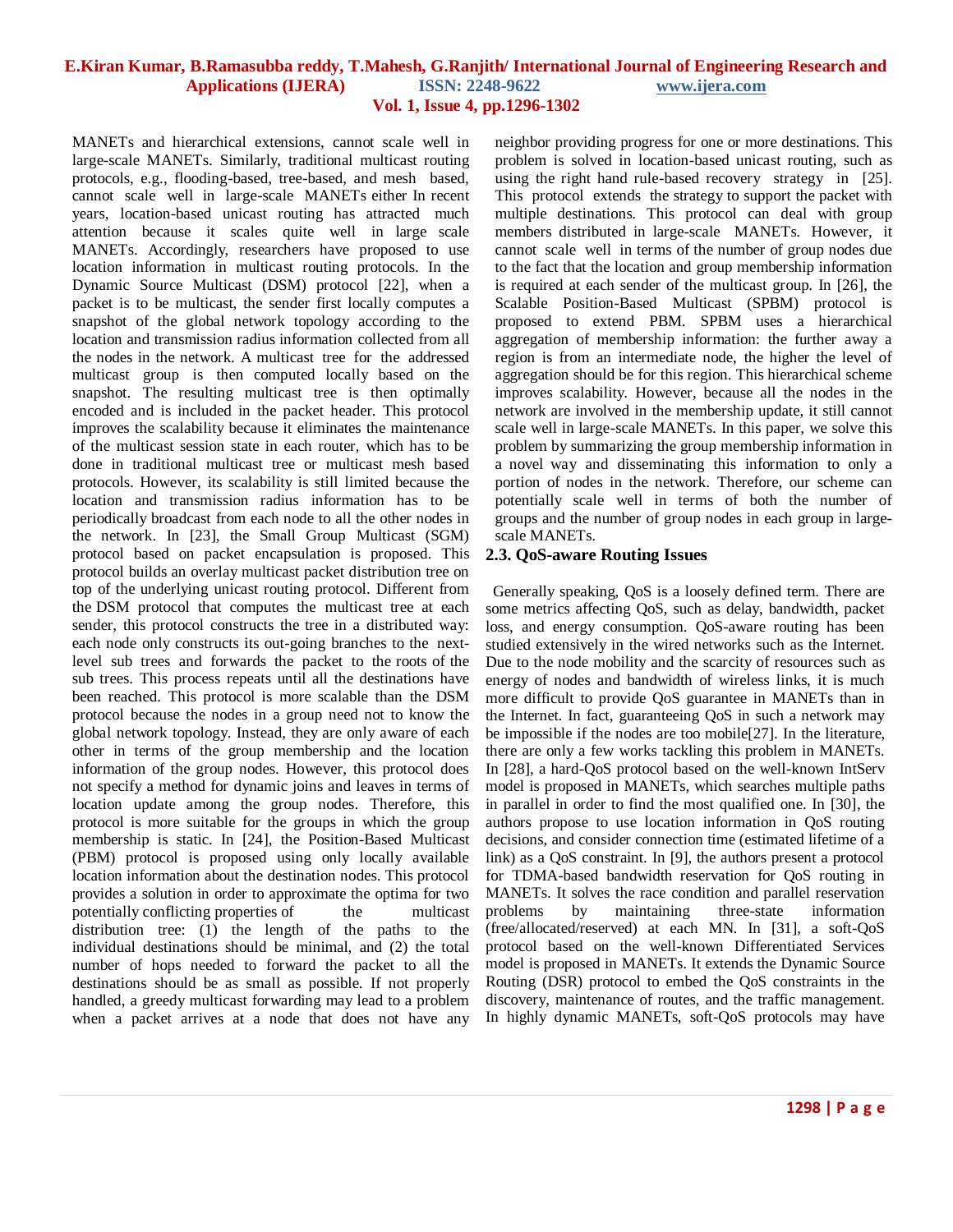better overall performance than hard-QoS protocols due to the highly unpredictable topological change of the MANETs. In MANETs, network nodes/links may be broken sometimes, disrupting the continuity of an on-going session and potentially terminating the session, thus inducing the QoS problem. Many papers view the QoS as a scheme in providing fault tolerance [32, 33]. In particular, in [35], the authors propose to precompute some routes before existing routes break and thus avoid route re-computation delay. In this sense, the HTMRP model proposed in this paper helps to provide fault tolerance due to the high fault tolerance of hypercube.

 The QoS problem is hard to tackle even in the wired network. In [34], the authors point out that high availability and even distribution of traffic over the network are a prerequisite for the economical provisioning of QoS. We complement that it is especially true in MANETs due to limited bandwidth and energy of MNs. Here high availability indicates that a network has the capability of hiding or quickly responding to faults, making users no sense of faults in the network; Load balancing indicates that traffic load be distributed evenly in the network to the greatest extent in order to eliminate hot spots in the network. Based on these, traditional QoS models, such as IntServ and DiffServ models, can perform much more effectively in MANETs.

## **3. HTMRP**

 In this section, we introduce the Hypercube based Team Multicast Routing Protocol (HTMRP), which combines the features of team multicast and hypercube to provide scalability, robustness, high availability and good load balancing in MANET.

#### 3.1 Protocol overview

HTMRP is a hierarchical multicasting protocol, which organize the nodes with common interest into teams based on team affinity model. With such a hierarchy, HTMRP provides a three-tier multicast routing paradigm consisting of Landmark Tier, Hypercube Tier and Mesh tier which is shown in Figure1



Figure 1. HTMRP layered model

## **3.1.1. Landmark Tier**

Landmark Tier (LT) is the bottom most layer where the actual nodes are formed into teams. These nodes have coordinated motion, i.e., they move together as a group. Each node in a team can randomly move with in a bounded area. Each team dynamically elects a team leader called Landmark and is responsible for broadcasting the message to other team members.

#### **3.1.2. Hypercube Tier**

Hypercube Tier (HT) is the middle layer which comprises of logical three dimensional hypercube whose nodes are actually team leaders of the Landmark Tier. HT provides QoS factors such as good load balancing and high availability to the proposed protocol. There is a one-to-one mapping relation between a team leader and a hypercube node. The hypercube is logical in the sense that the logical link between two adjacent logical hypercube nodes possibly consists of multi-hop physical links.

#### **3.1. 3. Mesh Tier**

The Mesh Tier (MT) is the top layer which is a mesh structure contains the hypercube as one mesh node. The link between two adjacent mesh nodes is logical and physically multi-hop.

#### 3.2. HTMRP Algorithm

In HTMRP, the network nodes are divided into several teams Tn based on the commonality of interest of the nodes. The node which comes first into the team acts as team leader TL. The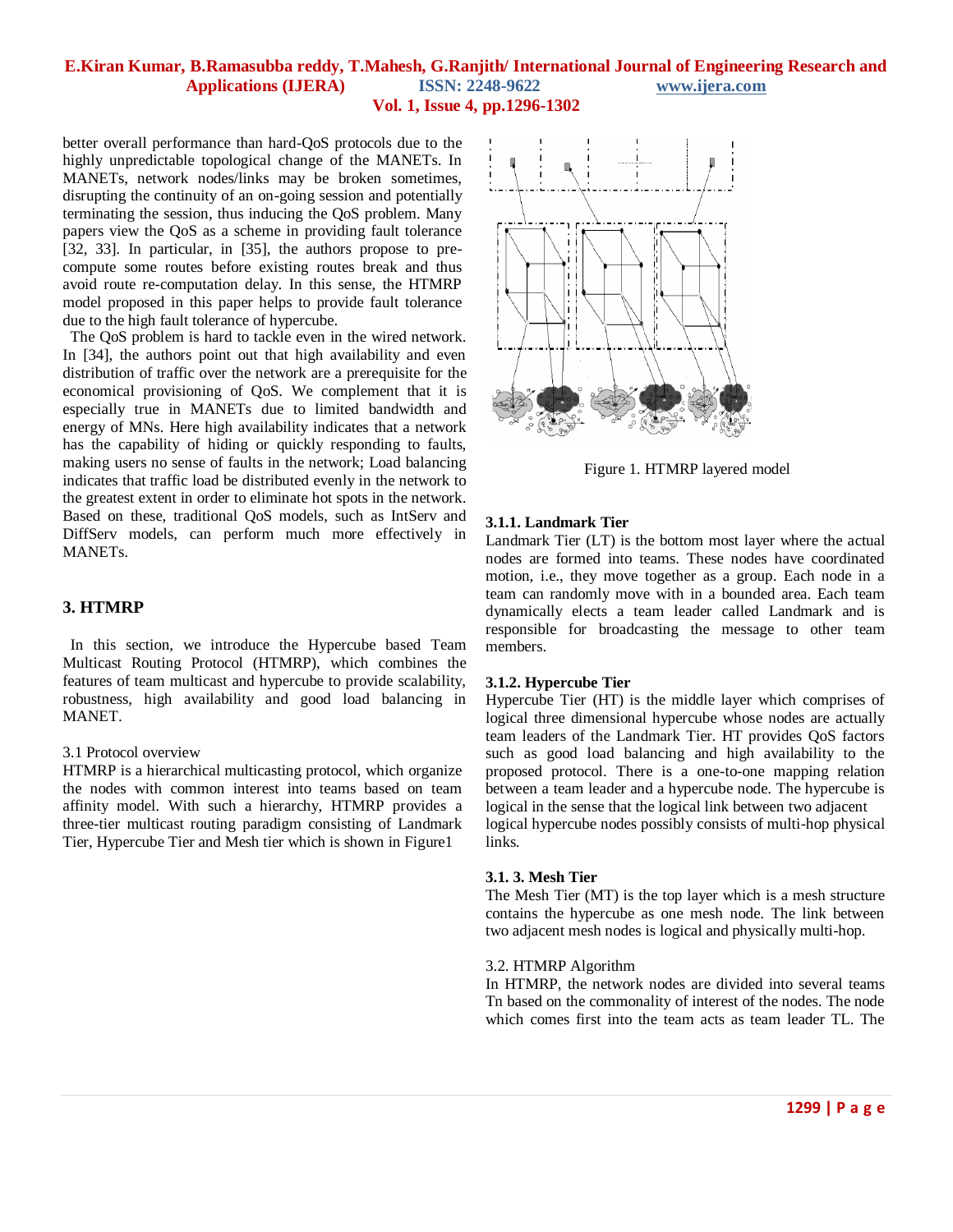number of nodes and their ids in a team are maintained in Inlist. A link from node i to node j is said to be present if node j lies within the transmission range of node i, i.e.,  $link(i, j) = 1$ , if  $dist(i,j) \leq Trange(i)$ . We assume that all nodes in the team have uniform Trange and use omni-directional antennas. As and when a message is received, the TL broadcasts the same to the members of the team. Based on the number of team and team leaders, a logical hypercube is constructed. Let TL, TL  $\subset$  Tn denotes the team leader, TLS may be the source Team Leader which is the multicast source and TLR, TLR  $\subset$  Tn, is the set of receiver Team Leaders. Since the team leaders are the members of the hypercube, each team leader has a minimum three direct links to other team leaders. This arrangement helps in providing a better fault-tolerance through redundant path. As the multicast teams increase, the protocol needs to construct many such hypercube to accommodate all team leaders. In such case, a mesh is constructed to connect all the hyper cubes. Mesh structure inherently provides fault tolerance as it has alternate paths. For the entire multicast, the tree is constructed at hypercube and mesh level based on the number of teams involved. The entire protocol has been implemented using three different algorithms at three different tiers.

Landmark tier team construction algorithm:

// Nodes with common interest forms a team T; the first node in the team acts as team leader TL;

1. For each team Ti in Tn,  $1 \le i \le Tn$ , where Tn =  ${T1,T2,T3,......Tn};$ 

2. in-list = { } for each node Cj in Ti,  $1 \le j$  $\leq$  Ti do in-list := in-list + {Cj};

3. list of neighboring nodes of A is {B1, B2, ….,  $Bx$  }; for each neighboring node Bk,  $1 \le k \le x$  do Compute the distance dk between A and Bk;

4. if  $dk \leq$  Trange then A and Bk are neighbors else find a multihop route between A and Bk

5. for each node Cj in in-list do TL broadcasts the message;

Hypercube tier tree construction algorithm:

1. for each team leader TLi in Tn,  $1 \le i \le n$  do Source TLS sends the add initiates process if TLi requires to join multicast MG(S) then sends RREQ to TLS;

2. if TLS is in the same hypercube then

Select the best path based on less hop count to construct hypercube tier multicast tree and sends RREP in the same path to TLi; else construct mesh tier multicast tree;

Mesh tier tree construction algorithm:

// Let TLhs be the Team leader in hypercube acting as source and TLhr is the team leader

in hypercube acts are receiver. TLs is the team leader source.

1. if TLhr sends RREQ to TLhs then TLhs sends to TLs;

2. Construct multicast tree at TLS and sends RREP back to TLhr;

#### 3.3 Protocol Operation

Based on the above algorithms, HTMRP constructs the sourceinitiated multicast tree based on team multicast routing in which destinations are teams rather than individual nodes. This protocol has tree initialization and maintenance phases and is explained in the following section.

#### 3.3.1. Tree Initialization Phase

The Source Team Leader (TLS) initiates the team multicast tree construction phase at hypercube by connecting a team. The process includes flooding by the source, replies by the receivers, best path selection by the source to the receivers. For creating the team multicast tree, initially the source TLS broadcasts multicast address along with its ID to inform all potential receivers. The team leader of the same hypercube, which wants to join in that multicast group (MGS) sends RREQ packet to source TLS. When an intermediate team leader receives the RREQ packet, it updates the path in its local routing table, increments the hop count, appends its ID to the RREQ packet and forward it to the next node.

 After receiving RREQ packet through different paths the TLS selects the best path based on less hop count. If more than one path has same hop count then it checks the utility value of the paths and selects the path which has less utility value. Less utility value path has less congestion. The utility value is incremented by one whenever some TL uses the path. The TLS update the information into its multicast routing table and sends RREP packet in that path to the receiver in order to establish the hypercube tier multicast tree. After establishing team multicast tree TLS sends the data packets to the TLR and in turn the TLR broadcasts them to all its team members. When the team leader TLR, which is not present in the same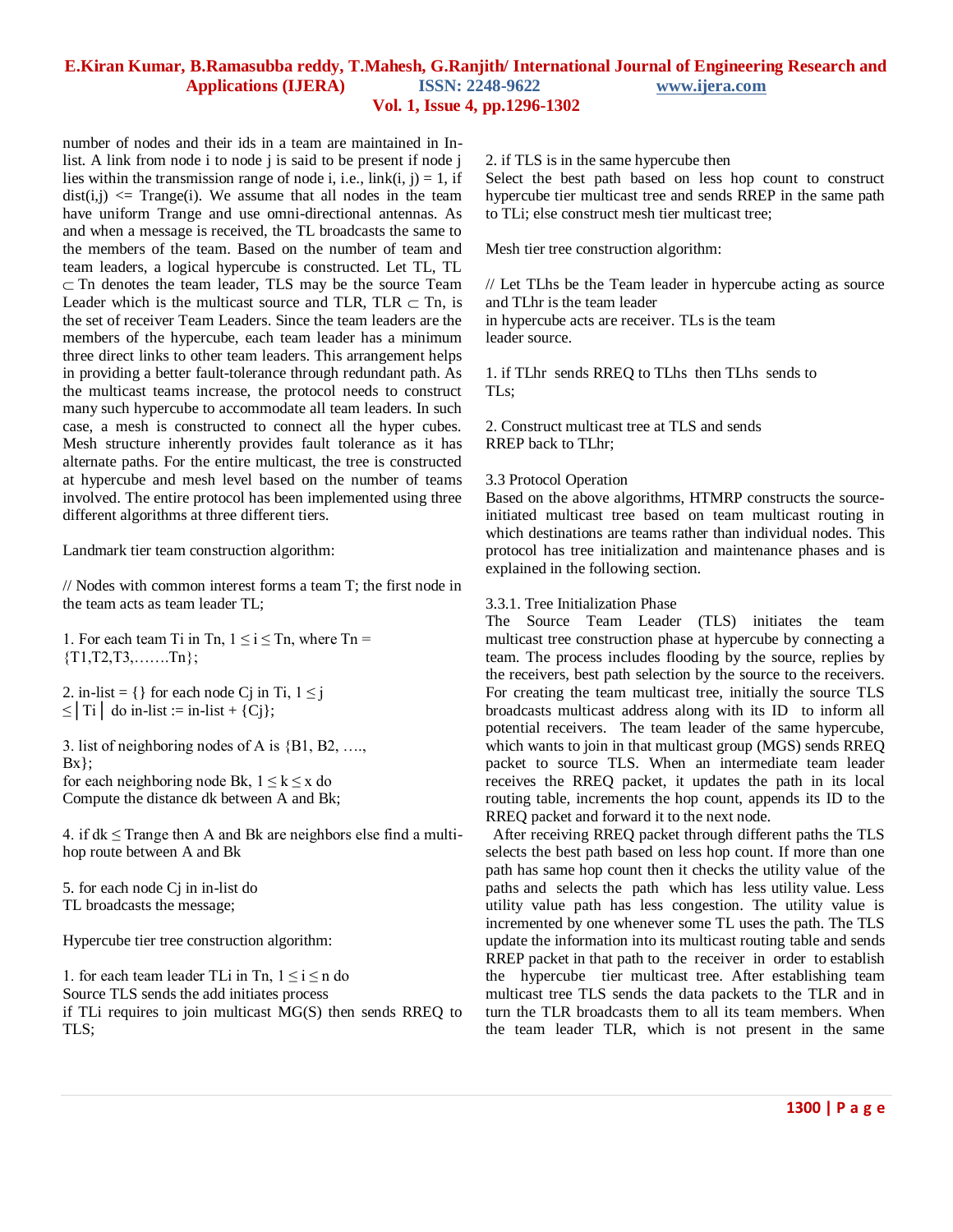hypercube wants to join in the multicast group, then it sends RREQ packet to its corresponding mesh node in order to construct mesh tier multicast tree. The mesh tier receiver MTR sends that RREQ to mesh tier source MTS where the source team leader hypercube HCS is the member to that MTS. Then MTS sends that RREQ to HCS where hypercube tier multicast tree is constructed as described above and the RREP is sent through that path.

#### 3.3.2 Tree Maintenance Phase

Due to Team affinity model, tree maintenance is simple in HTMRP. Even though the nodes are moving in the team, there is no need to reconstruct the team multicast tree because only team leaders are presented in the multicast tree instead of nodes. Hence overhead and link breakages are less in the landmark tier. In the hypercube and mesh tiers the tree maintenance is done using a hard state approach. Each team leader maintains a table called Neighbors - Neighbor Team Leader Table (NNTT) which has the information about the neighbor's neighbor. This table is periodically updated through packets.

In hypercube Tier, if receiver TLR1 moves from position A to B, link  $TLI1 \rightarrow TLR1$  breaks. When a link break occurs, it's the responsibility of the downstream node (TLR1) to search for its upstream parent/super-parent node (TLI1). On detecting a link breakage, the downstream node TLR1 can refer its NNTT and find out a best alternate path (TLR1 $\rightarrow$  TLI2  $\rightarrow$ TLI1) to connect to the parent/super-parent node TLI1 immediately. This fast rerouting avoids the delay in the conventional Route Repair mechanisms i.e. the Route-Error propagation procedure. Since NNTT maintains two-hop neighbor team leader information, only a maximum of two consecutive link breakages can be locally repaired. Longer link breakages have to follow the conventional route repair mechanism

# **4. CONCLUSION**

We have proposed a HTMRP to support QoS-aware multicast in large-scale MANETs. The proposed model is derived from n-dimensional hypercube, which have many desirable properties, such as high fault tolerance, small diameter, regularity, and symmetry. The proposed model uses the location information of MNs and meets the new QoS requirements: high availability and good load balancing. Firstly, in an incomplete logical hypercube, there are multiple disjoint local logical routes between each pair of CHs, the high fault tolerance property provides multiple choices for QoS routing. That is, if the current logical route is broken, multiple candidate logical routes become available immediately to sustain the service without QoS being degraded.

Secondly, small diameter facilitates small number of logical hops on the logical routes. Thirdly, due to the regularity and symmetry properties of hypercube, no leader is needed in a logical hypercube, and every node plays almost the same role except for the slightly different roles of BCHs and ICHs. Thus, no single node is more loaded than any other nodes, and no problem of bottlenecks exists, which is likely to occur in tree-based architectures.

 This paper thoroughly analyses the problems of scalability in large scale multicast routing with more nodes and large number of multicast sessions. Based on that, HTMRP is proposed and implemented. From the experimental results, it is proved that HTMRP outperforms the existing multicast routing protocols in terms of delivery ratio and control overhead. HTMRP also implements a combination of both team multicast and hypercube structure to provide high scalability and reliability.

# **REFERENCES**

[1] I. Stojmenovic, M. Seddigh, J. Zunic, "Dominating sets and neighbor elimination-based broadcasting algorithms in wireless networks," IEEE Transactions on Parallel and Distributed Systems, Vol. 13, Issue 1, pp. 14-25, Jan. 2002.

[2] J. Wu, "Extended dominating-set-based routing in ad hoc wireless networks with unidirectional links," IEEE Transactions on Parallel and Distributed Systems, Vol. 13, Issue 9, pp. 866- 881, Sept. 2002.

[3] K. Xu, X. Hong, M. Gerla, "Landmark routing in ad hoc networks with mobile backbones," Journal of Parallel and Distributed

Computing (Elsevier), Vol. 63, pp. 110-122, 2003.

[4] S. Sivavakeesar, G. Pavlou, A. Liotta, "Stable clustering through mobility prediction for large-scale multihop intelligent ad hoc networks," Proc. IEEE 2004 Wireless Communications and Networking Conference (WCNC 2004), Vol. 3, pp. 1488- 1493, Mar. 2004.

[5] I. Stojmenovic, "Position-based routing in ad hoc networks," IEEE Communications Magazine, Vol. 40, Issue 7, pp. 128-134, Jul. 2002.

[6] M. Mauve, A. Widmer, H. Hartenstein, "A survey on position-based routing in mobile ad hoc networks," IEEE Network, Vol. 15, Issue 6, pp. 30-39, Nov.-Dec. 2001.

[7] C. E. Perkins and E. M. Royer, "Multicast ad hoc ondemand distance vector (MAODV) routing," IETF draft, July 2001. Available: http://www.ietf.org/proceedings/00dec/ID/draft-ietfmanet-maodv-00.txt.